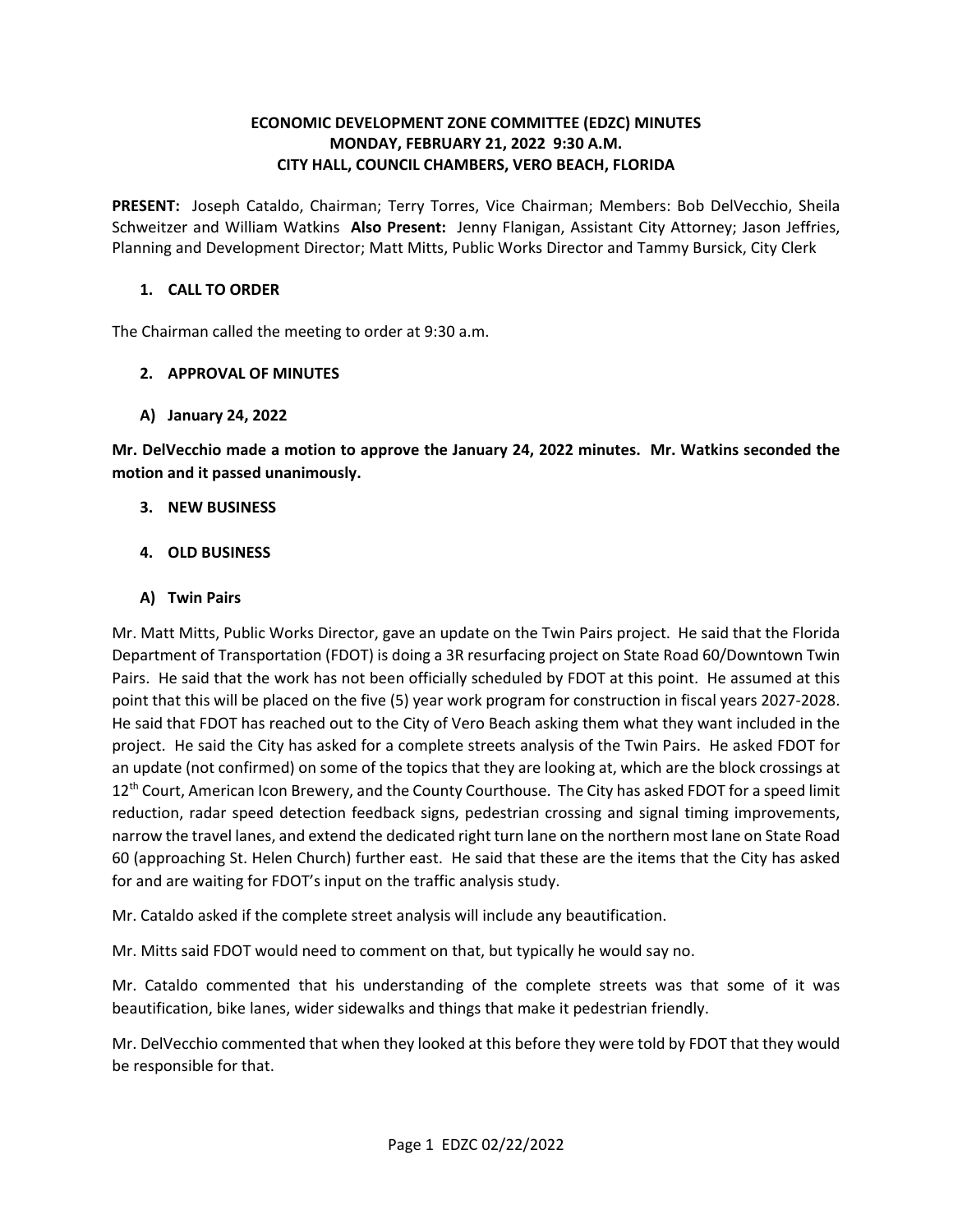Mr. Cataldo continued and stated that might be a good place for this Committee to spend some money Mr. Reisman felt that he was being picked on for his position in the past about how the Twin Pairs are not a problem. He said his argument was if there was no traffic then there wasn't a problem and they don't need four (4) lanes. Mr. Reisman felt that going to three (3) lanes was probably rational and people would be on board with doing that. Then gaining that extra lane back would give them the opportunity to do focus on one (1) block they could get this moving and hopefully get the City behind them. He said in the past the City Council has not been in favor of doing anything with the Twin Pairs and now he is hoping on. He wants to keep pushing forward on this with the FDOT even if they don't fund the actual improvements. He spoke with Mr. Larry Reisman, from the Press Journal, after the last meeting where some things to really enhance the walkability and the esthetics value of downtown. He said if they could they have a shot at making some changes.

 Mr. Mitts mentioned that FDOT is in the process of scoping this independent of complete streets. He said improve the existing lighting at the intersections. one (1) of the items they did say they were going to do at the intersection was either add lighting or

# **B) Update on the Lighting Project**

 order has been executed and field work starts this week to do some surveying on what the existing lighting eastbound 20<sup>th</sup> Avenue and 18<sup>th</sup> Street; 21<sup>st</sup> Street from US Hwy 1 to 16<sup>th</sup> Avenue and 14<sup>th</sup> Avenue from 21<sup>st</sup> Street to 23<sup>rd</sup> Street. She said once they get a handle on what the existing conditions are they will meet with the company next month to discuss the best options for moving forward and what their recommendations will be to do an actual design for those projects. She said the goal is to have the design Mrs. Danessa Chambers, Assistant City Engineer, gave an update on the lighting project. She said the work situations are. The three (3) locations that they will be looking at are Old Dixie Highway between work done by the end of this year. She would provide the Committee with the diagram that she has for the project.

# **5. PUBLIC COMMENT**

working with MainStreet to have a historic arts walk starting at Jimmy Graves field to the downtown area. working with MainStreet to have a historic arts walk starting at Jimmy Graves field to the downtown area.<br>She is happy to be working with MainStreet on this project. She has had a preliminary conversation with Councilmember Honey Minuse reported that she is in the process of working on the proposed project for the Jimmy Graves field. She said this property is part of the High School and they are looking to develop it. There will be a historical walking trail, which is internal to the site and they are also planning and the Metropolitan Planning Organization (MPO) and she received some positive comments about funding for this project being available. She will keep the Committee updated on the project.

 Chambers. Both Councilmembers left the meeting while Mayor Brackett was speaking. He said because this meeting is being taped he needs to be very careful when it comes to the Sunshine Law. He said obviously whatever happens at this meeting could also come before the Council for a vote. He encouraged the Committee to continue doing what they were doing. He said they were here for a reason, which is to advise the City Council. He said that if any Committee member wants to meet with him one on one at Mayor Robbie Brackett was hesitant to speak with two (2) other Councilmembers in the Council any time he would be happy to do so.

Mr. Torres asked Mayor Brackett for his position on the Twin Pairs.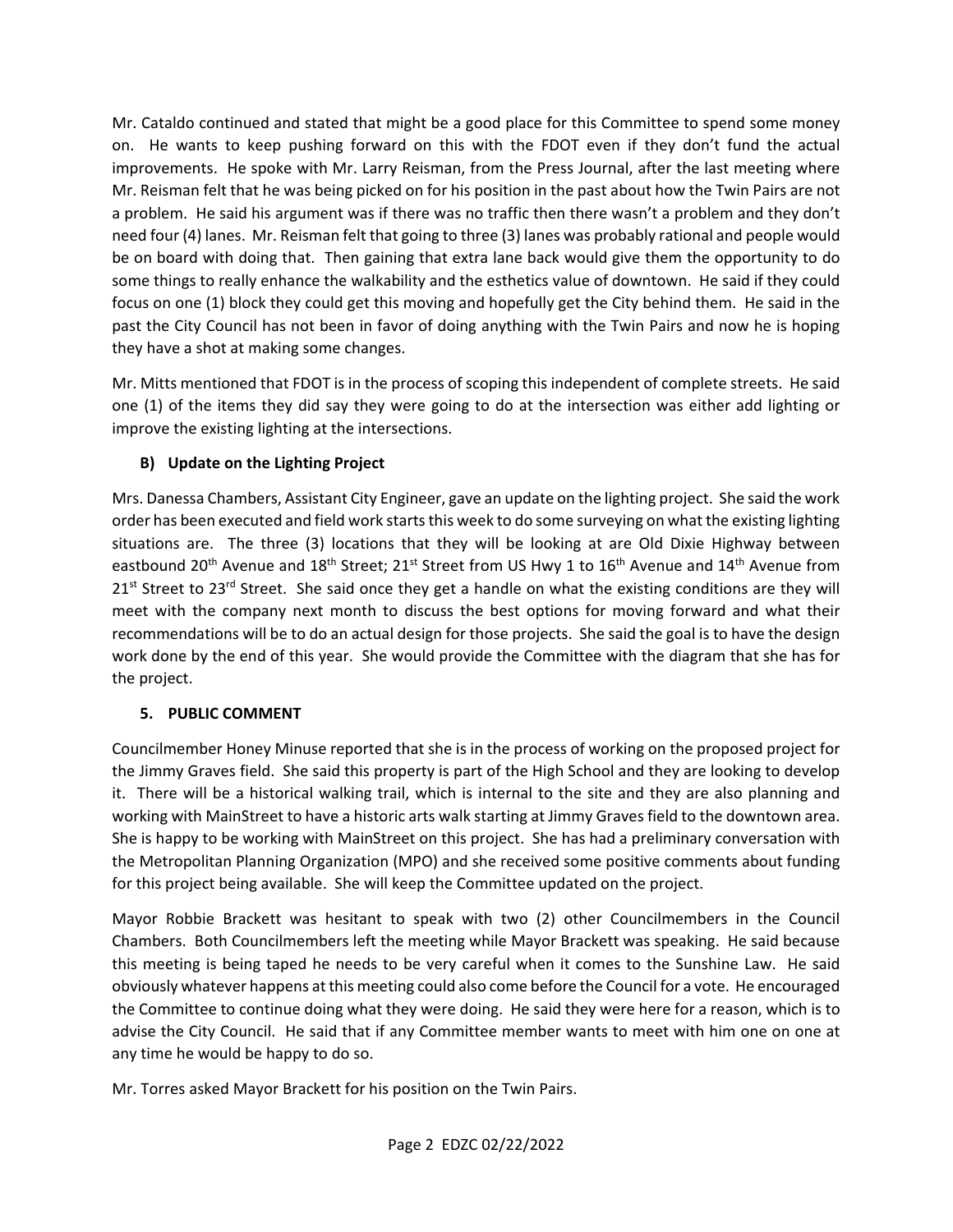Mayor Brackett commented that was an item that will probably come to the Council for a vote so he would be happy to meet with any Committee member and speak with them individually. He wants to make sure that he complies with the Sunshine Law.

 was nice to be at their meeting. She reported that MainStreet recently did a survey asking visitors to the about downtown and the challenges that they feel occur in downtown and what the projects could look downtown are traffic, parking and speeding. Following that the other things that came up were no walkability, lighting and needing more green space. She made it clear that MainStreet did not lead the people taking the survey in any way on these questions. She said this is what they are saying that they to the Committee. Mrs. Susan Groomis, Executive Director of MainStreet Vero Beach, spoke to the Committee. She said it area, business owners, vendors from a cross section and people from around the City what they like best like in coming years. She said the three (3) things that seem to be on everyone's minds who come to want. She said once they have all the information together they will be presenting it to City Council and

to the Committee.<br>Ms. Schweitzer asked who made the decision to do the lighting at 21<sup>st</sup> Street to 23<sup>rd</sup> Street.

Mrs. Chambers explained those locations were selected by this Committee.

Mrs. Chambers explained those locations were selected by this Committee.<br>Mr. Cataldo commented on the lighting in this area. He said that getting to Pocahontas Park can be scary encourage activity. He said there are some concerns about this one (1) block that they could talk about.<br>He has heard that there are some matching grants to enhance the property that they could look into. The He has heard that there are some matching grants to enhance the property that they could look into. The City always has concerns with on-going maintenance and utilities cost. He said maybe the property owners in the area would help out also. He doesn't see the lighting in this area as a concern. at night and is a dead zone, but still part of downtown. They want to enhance the downtown area and

 Committee made this recommendation. Ms. Schweitzer said there was no doubt that Pocahontas Park needs lighting. She asked when the

Mr. Cataldo said it was about four (4) years ago.

Mr. Cataldo said it was about four (4) years ago.<br>Mr. Jason Jeffries, Planning and Development Director, added that the lighting was a part of the budgeting process. He said he usually comes to the Committee in May to start talking about what projects they are interested in doing so that it can be discussed when the Council holds their budget hearings in July.

 Mr. Cataldo asked Mr. Jeffries if there were any potential development projects going on in the downtown area that would help enhance downtown.

 Mr. Jeffries expressed that he has received some inquiries about people asking what the potential uses any applications back. would be along 14<sup>th</sup> Avenue in the downtown area. He said nothing is public because he has not received

Mr. Torres asked about the status of the Downtown Post Office building.

 Mr. Jeffries explained that the City does not own the Post Office building anymore so they would have to address their questions to Mr. Michael Rector who now owns that building.

 Mr. Cataldo commented that there is a need for more parking downtown. He said it would be great if the City would acquire the parking lot behind Wheeler Insurance. He asked if that was something that this Committee should be involved in.